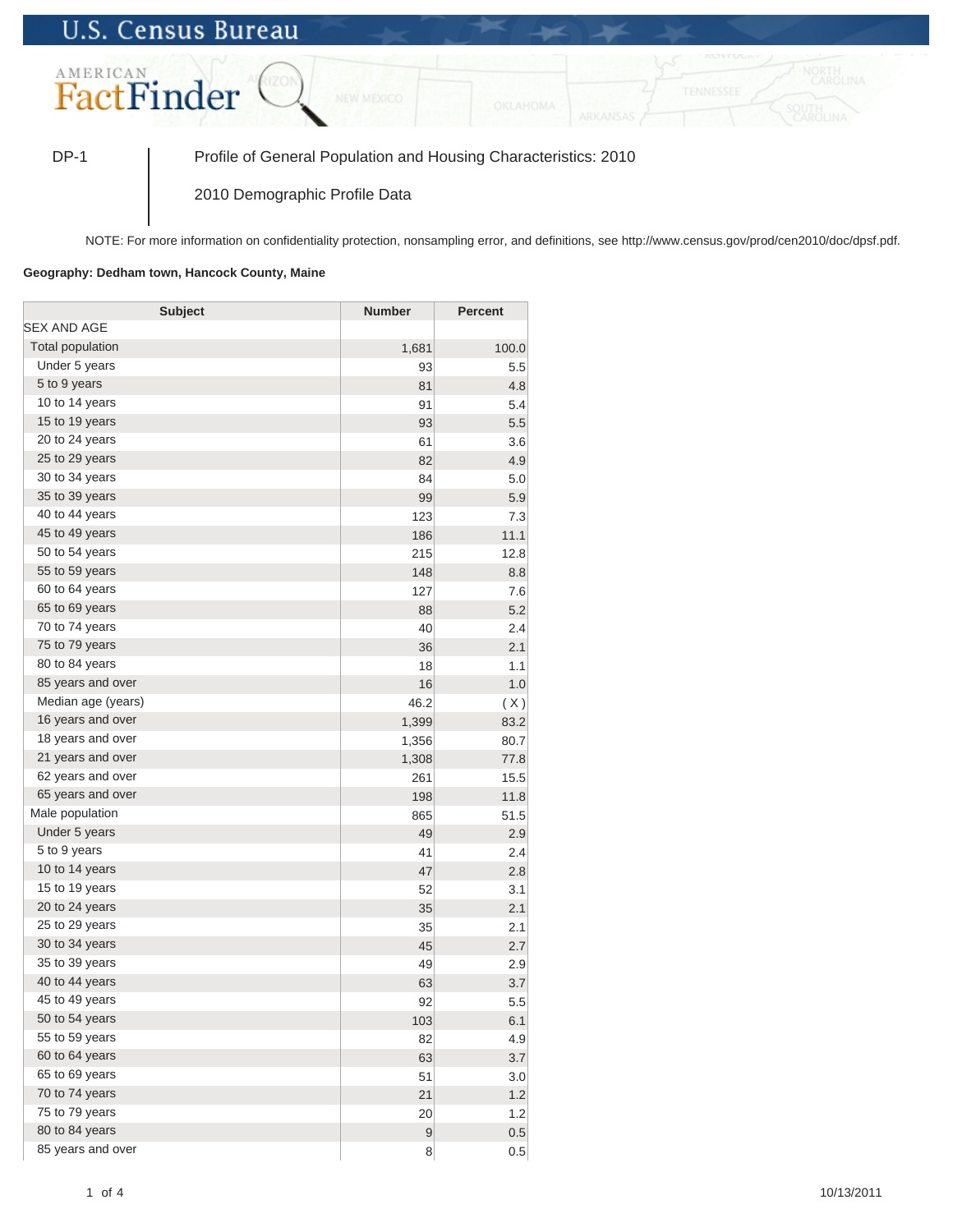| <b>Subject</b>                                                | <b>Number</b> | <b>Percent</b> |
|---------------------------------------------------------------|---------------|----------------|
| Median age (years)                                            | 46.1          | (X)            |
| 16 years and over                                             | 720           | 42.8           |
| 18 years and over                                             | 697           | 41.5           |
| 21 years and over                                             | 667           | 39.7           |
| 62 years and over                                             | 142           | 8.4            |
| 65 years and over                                             | 109           | 6.5            |
| Female population                                             | 816           | 48.5           |
| Under 5 years                                                 | 44            | 2.6            |
| 5 to 9 years                                                  | 40            | 2.4            |
| 10 to 14 years                                                | 44            | 2.6            |
| 15 to 19 years                                                | 41            | 2.4            |
| 20 to 24 years                                                | 26            | 1.5            |
| 25 to 29 years                                                | 47            | 2.8            |
| 30 to 34 years                                                | 39            | 2.3            |
| 35 to 39 years                                                | 50            | 3.0            |
| 40 to 44 years                                                | 60            | 3.6            |
| 45 to 49 years                                                | 94            | 5.6            |
| 50 to 54 years                                                | 112           | 6.7            |
| 55 to 59 years                                                | 66            | 3.9            |
| 60 to 64 years                                                | 64            | 3.8            |
| 65 to 69 years                                                | 37            | 2.2            |
| 70 to 74 years                                                | 19            | 1.1            |
| 75 to 79 years                                                | 16            | 1.0            |
| 80 to 84 years                                                | 9             | 0.5            |
| 85 years and over                                             | 8             | 0.5            |
| Median age (years)                                            | 46.2          | (X)            |
| 16 years and over                                             | 679           | 40.4           |
| 18 years and over                                             | 659           | 39.2           |
| 21 years and over                                             | 641           | 38.1           |
| 62 years and over                                             | 119           | 7.1            |
| 65 years and over                                             | 89            | 5.3            |
| <b>RACE</b>                                                   |               |                |
| <b>Total population</b>                                       | 1,681         | 100.0          |
| One Race                                                      |               |                |
| White                                                         | 1,667         | 99.2           |
| <b>Black or African American</b>                              | 1,640         | 97.6           |
| American Indian and Alaska Native                             | 6             | 0.4            |
| Asian                                                         | 8             | 0.5            |
| Asian Indian                                                  | 10            | 0.6            |
| Chinese                                                       | 1             | 0.1            |
| Filipino                                                      | 1             | 0.1            |
|                                                               | 6             | 0.4            |
| Japanese<br>Korean                                            | 0             | 0.0            |
| Vietnamese                                                    | 1             | 0.1            |
|                                                               | 0             | 0.0            |
| Other Asian [1]<br>Native Hawaiian and Other Pacific Islander | 1             | 0.1            |
|                                                               | 0             | 0.0            |
| Native Hawaiian                                               | 0             | 0.0            |
| Guamanian or Chamorro                                         | 0             | 0.0            |
| Samoan                                                        | 0             | 0.0            |
| Other Pacific Islander [2]                                    | 0             | 0.0            |
| Some Other Race                                               | 3             | 0.2            |
| Two or More Races                                             | 14            | 0.8            |
| White; American Indian and Alaska Native [3]                  | 5             | 0.3            |
| White; Asian [3]                                              | 5             | 0.3            |
| White; Black or African American [3]                          | 1             | 0.1            |
| White; Some Other Race [3]                                    | 0             | 0.0            |
| Race alone or in combination with one or more other           |               |                |
| races: [4]<br>White                                           | 1,654         | 98.4           |
| <b>Black or African American</b>                              | 7             | 0.4            |
| American Indian and Alaska Native                             | 14            | 0.8            |
|                                                               |               |                |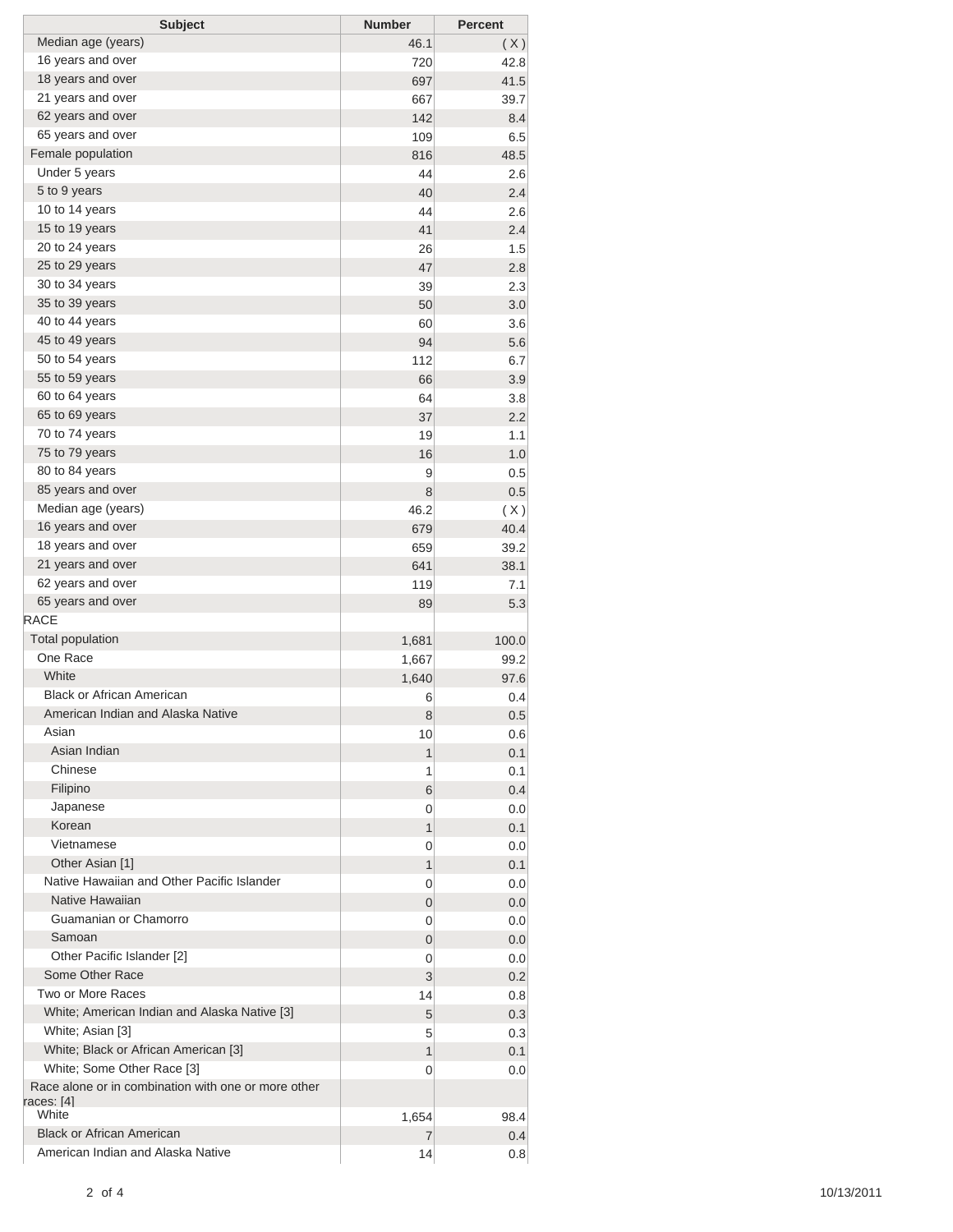| <b>Subject</b>                                        | <b>Number</b>  | <b>Percent</b> |
|-------------------------------------------------------|----------------|----------------|
| Asian                                                 | 16             | 1.0            |
| Native Hawaiian and Other Pacific Islander            | 2              | 0.1            |
| Some Other Race                                       | 3              | 0.2            |
| HISPANIC OR LATINO                                    |                |                |
| <b>Total population</b>                               | 1,681          | 100.0          |
| Hispanic or Latino (of any race)                      | 13             | 0.8            |
| Mexican                                               | 6              | 0.4            |
| Puerto Rican                                          | 2              | 0.1            |
| Cuban                                                 | $\overline{0}$ | 0.0            |
| Other Hispanic or Latino [5]                          | 5              | 0.3            |
| Not Hispanic or Latino<br>HISPANIC OR LATINO AND RACE | 1,668          | 99.2           |
| <b>Total population</b>                               |                |                |
| Hispanic or Latino                                    | 1,681          | 100.0          |
| White alone                                           | 13             | 0.8            |
| Black or African American alone                       | 10<br>0        | 0.6<br>0.0     |
| American Indian and Alaska Native alone               | 0              | 0.0            |
| Asian alone                                           | 0              | 0.0            |
| Native Hawaiian and Other Pacific Islander alone      | $\overline{0}$ | 0.0            |
| Some Other Race alone                                 | 0              | 0.0            |
| Two or More Races                                     | 3              | 0.2            |
| Not Hispanic or Latino                                | 1,668          | 99.2           |
| White alone                                           | 1,630          | 97.0           |
| Black or African American alone                       | 6              | 0.4            |
| American Indian and Alaska Native alone               | 8              | 0.5            |
| Asian alone                                           | 10             | 0.6            |
| Native Hawaiian and Other Pacific Islander alone      | 0              | 0.0            |
| Some Other Race alone                                 | 3              | 0.2            |
| Two or More Races                                     | 11             | 0.7            |
| <b>RELATIONSHIP</b>                                   |                |                |
| Total population                                      | 1,681          | 100.0          |
| In households                                         | 1,681          | 100.0          |
| Householder                                           | 702            | 41.8           |
| Spouse [6]                                            | 408            | 24.3           |
| Child                                                 | 401            | 23.9           |
| Own child under 18 years                              | 294            | 17.5           |
| Other relatives                                       | 56             | 3.3            |
| Under 18 years                                        | 20             | 1.2            |
| 65 years and over                                     | 12             | 0.7            |
| <b>Nonrelatives</b>                                   | 114            | 6.8            |
| Under 18 years                                        | 11             | 0.7            |
| 65 years and over                                     | 3              | 0.2            |
| Unmarried partner                                     | 70             | 4.2            |
| In group quarters                                     | 0              | 0.0            |
| Institutionalized population<br>Male                  | 0              | 0.0            |
|                                                       | 0              | 0.0            |
| Female                                                | 0              | 0.0            |
| Noninstitutionalized population<br>Male               | 0              | 0.0            |
| Female                                                | 0              | 0.0            |
| HOUSEHOLDS BY TYPE                                    | 0              | 0.0            |
| <b>Total households</b>                               |                |                |
| Family households (families) [7]                      | 702            | 100.0          |
| With own children under 18 years                      | 491            | 69.9           |
| Husband-wife family                                   | 172<br>408     | 24.5<br>58.1   |
| With own children under 18 years                      | 127            | 18.1           |
| Male householder, no wife present                     | 28             | 4.0            |
| With own children under 18 years                      | 16             | 2.3            |
| Female householder, no husband present                | 55             | 7.8            |
| With own children under 18 years                      | 29             | 4.1            |
|                                                       |                |                |